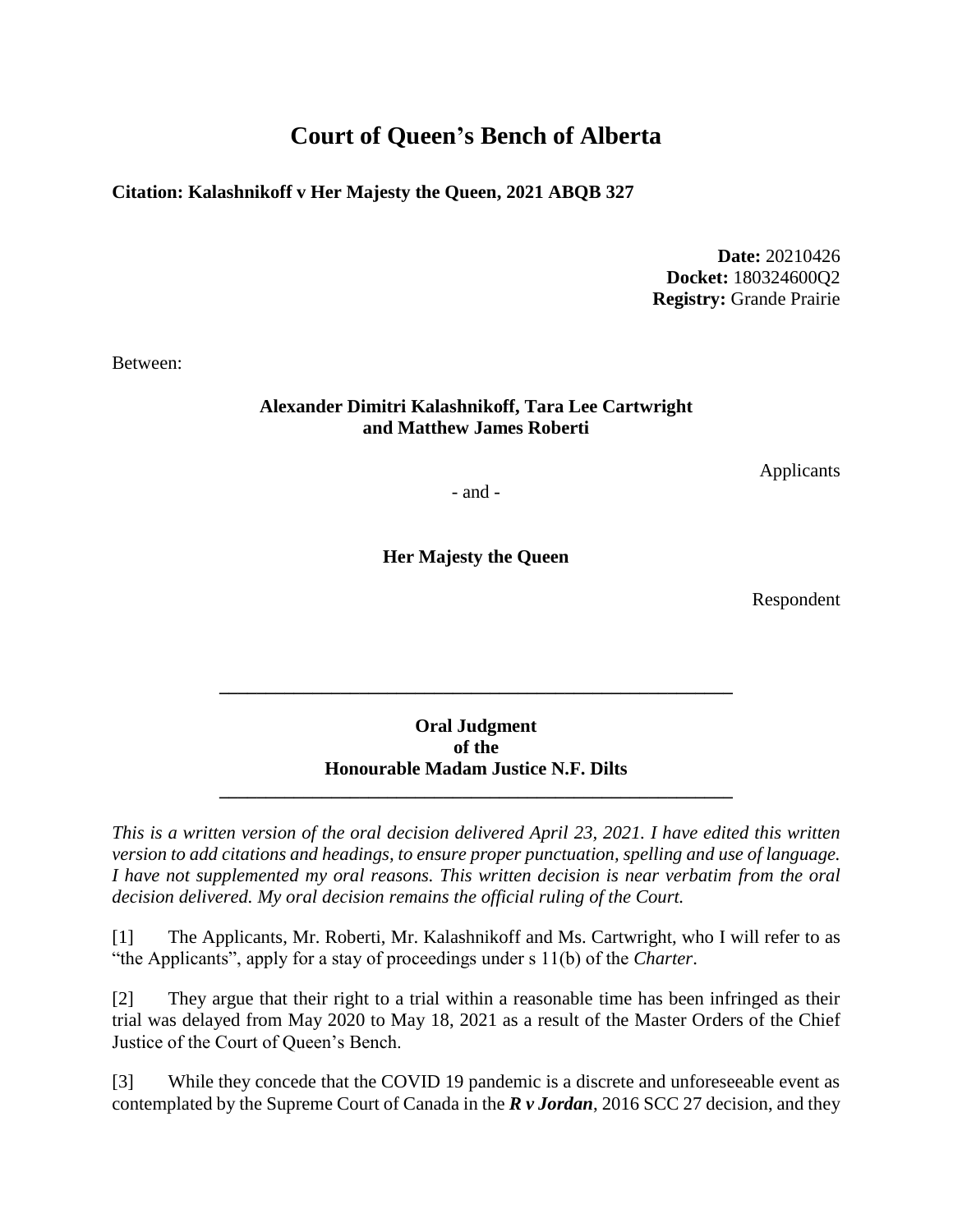concede that some delay is appropriately deducted from the total delay as a result of the pandemic, they argue that the entire delay between the first scheduled trial to the second scheduled trial cannot be attributable to the pandemic. They argue that only the period of time that the court was not conducting any in-person trials should be deducted from the total delay. In effect, that means that only the time between May 5, 2020 either to the end of June 2020 or September 2020 when the court was able to hear in person trials should be deducted as delay attributable to the pandemic.

[4] The Applicants argue the remaining delay cannot be attributed to the pandemic. They say I need to look at the implications of the Court's actions on the Applicants. Those actions have resulted in there being now over 12 months of additional delay in getting these Applicants to trial. They say that when scrutinized, the Court's decisions exacerbated the delay experienced by the Applicants. They argue that the Court could have undertaken a case by case and region by region review and not simply ordered the adjournment of all trials by Master Order. The Court's actions failed to consider what the appropriate response was for Grande Prairie and what the appropriate response was for these Applicants. Whether or not you criticize the Court's response to the COVID 19 pandemic, the outcome is that these Applicants face a delay of 40 months to trial. The Applicants say that delay is unreasonable and cannot be excused.

[5] The Crown argues that the pandemic was a discreet exceptional event and that the entire delay from May 5, 2020 to the scheduled completion of trial on May 21, 2021 should be deducted. The Crown says that it's important to remember that the Supreme Court in *Jordan* was responding to a culture of complacency, where all participants in the justice system had to assume a proactive role in addressing delay. It says those same policy concerns are not in play here. In the same vein, the Crown says that it was appropriate for the Court to take time to respond to the pandemic, to build out solutions and to ensure all justice system participants were safe before resuming operations. The Crown argues that the system functions now because of the carefully considered decisions made.

[6] With respect to the backlog of cases created by the shutdown, the Crown argues the Court prioritized the vulnerable cases, and that had the Crown been aware of the Applicants' concerns of delay, they could have more proactively addressed delay.

### **Background**

[7] The Applicants were arrested, charged and released on January 22, 2018. A replacement Information was sworn on March 21, 2018. The Applicants elected to proceed by Queen's Bench Judge alone and a preliminary inquiry was booked for March 11, 2019. When that date came, the Applicants waived the preliminary inquiry and consented to committal.

[8] Trial dates were booked on April 23, 2019; a pre-trial conference was held on September 16, 2019 and trial was scheduled to commence May 5 and to conclude May 8, 2020 (12 months from committal). Had it proceeded as scheduled, the trial would have concluded about 27 1/2 months after the Applicants were charged and therefore within the presumptive ceiling set by the Supreme Court in *Jordan*. Those initial trial dates were lost when the Court suspended in person matters in response to the COVID 19 pandemic.

[9] The trial was rescheduled in July, 2020 for 3 days commencing May 18, 2021.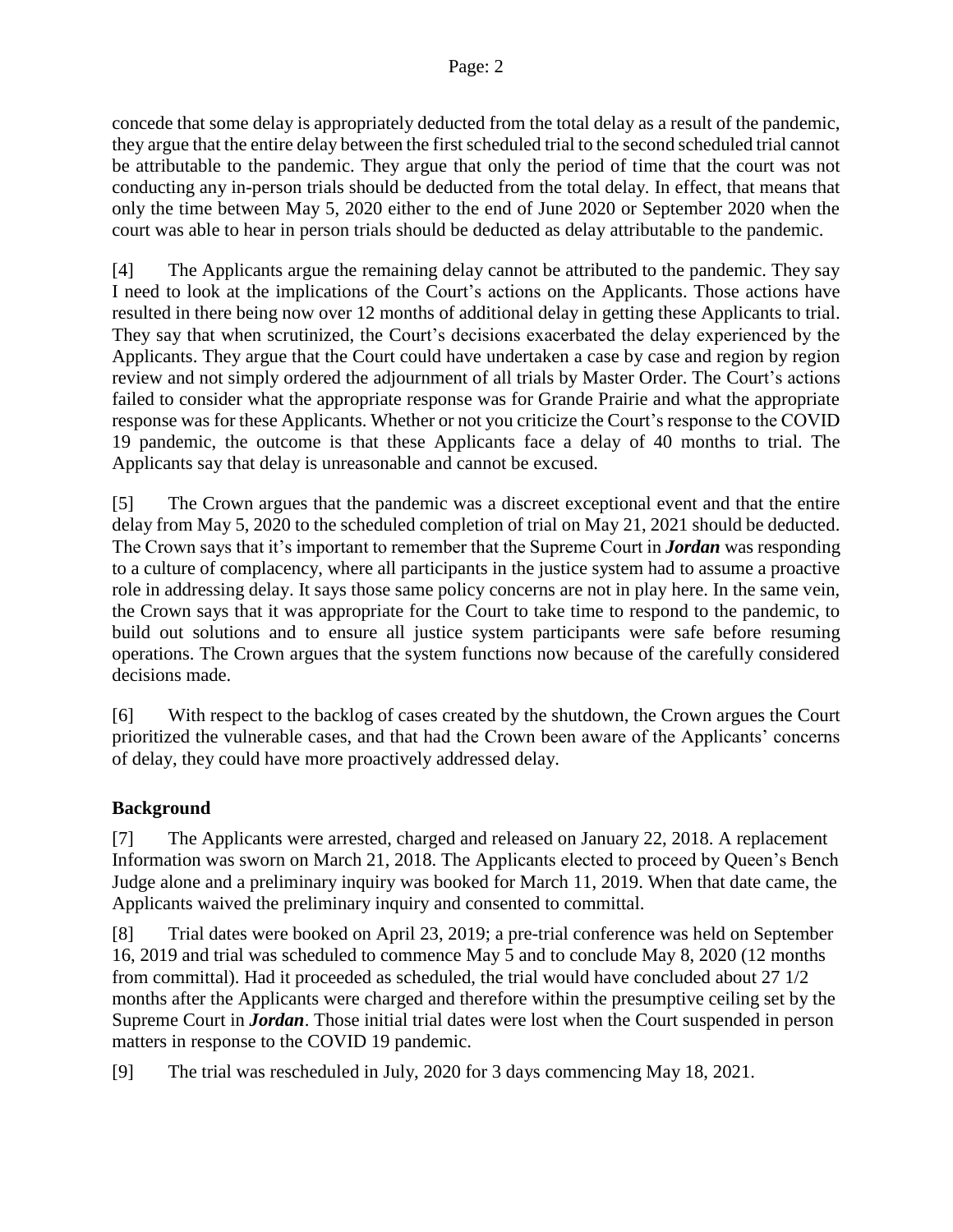[10] The issue raised by the Applicants is not whether the pandemic is an exceptional discrete event in the language of *Jordan*, but whether the entire delay between the first trial and the second trial is attributable to the pandemic and should be subtracted from the total period of delay. The issue is whether the Court took reasonable steps to mitigate the delay that resulted from the COVID 19 pandemic and to safeguard the Applicants' right to trial within a reasonable time under s. 11(b) of the *Charter*.

[11] For the purposes of this application where there is no allegation of defence delay, the main steps of the *Jordan* analysis are as follows:

(1) calculate the total delay, from the date of the first Information;

(2) compare the total delay to the "presumptive ceiling" of 30 months from the sworn date of the Information; and

(3) determine whether any period of delay caused by a "discrete exceptional event" must be subtracted from the total period of delay.

[12] A discrete event is an unforeseeable or unavoidable development that interferes in the prosecution of charges against an accused person. In *R v Cody*, 2017 SCC 31 at para 41, the Supreme Court observed that a discreet event results in quantitative deductions of particular periods of time. In this exercise, the delay caused by the discrete exceptional event or by circumstances that are reasonably unforeseeable or unavoidable is deducted to the extent it could not be reasonably mitigated by the Crown and the justice system.

[13] As we all know, the world experienced a significant shift with the onset of the COVID 19 pandemic. This Court's first public announcement regarding the pandemic was issued on March 12, 2020 signaling the Court's need to prepare for the possibility of disruption to court operations. Internally, the Court created a pandemic response committee that began meeting daily to monitor the potential impact of the pandemic on court operations. By March 13, 2020 jury trials were suspended and by March 15, 2020 the Court limited hearings to emergency or urgent matters only. For criminal matters, emergency or urgent matters encompassed detention, bail review, and arraignments for in-custody accused. It otherwise resulted in the immediate suspension of in-person criminal trials.

[14] By various Master Orders, the suspension of sittings was extended through to June 26, 2020. Across the province, a total of 380 criminal trials were adjourned due to COVID 19 from March 15 to September 1, 2020. In Grande Prairie, 14 criminal trials were adjourned due to COVID 19.

[15] On May 22, 2020, the Court announced its intention to conduct short judge alone criminal trials via WebEx and in-person with COVID safe courtrooms. The Court's public notice reads:

Commencing June, July and August, 2020, the Court will be hearing some short, judge-alone Criminal trials in-person in COVID-safe courtrooms. The Court will also be hearing some short, judge-alone Criminal trials via WebEx video, where the accused is represented by Counsel and both Crown and Defence Counsel agree to proceed in this manner.

Priority will be given to trials that were scheduled to be heard between March 16 and June 26, 2020, and cancelled pursuant to the Court's Master Orders due to the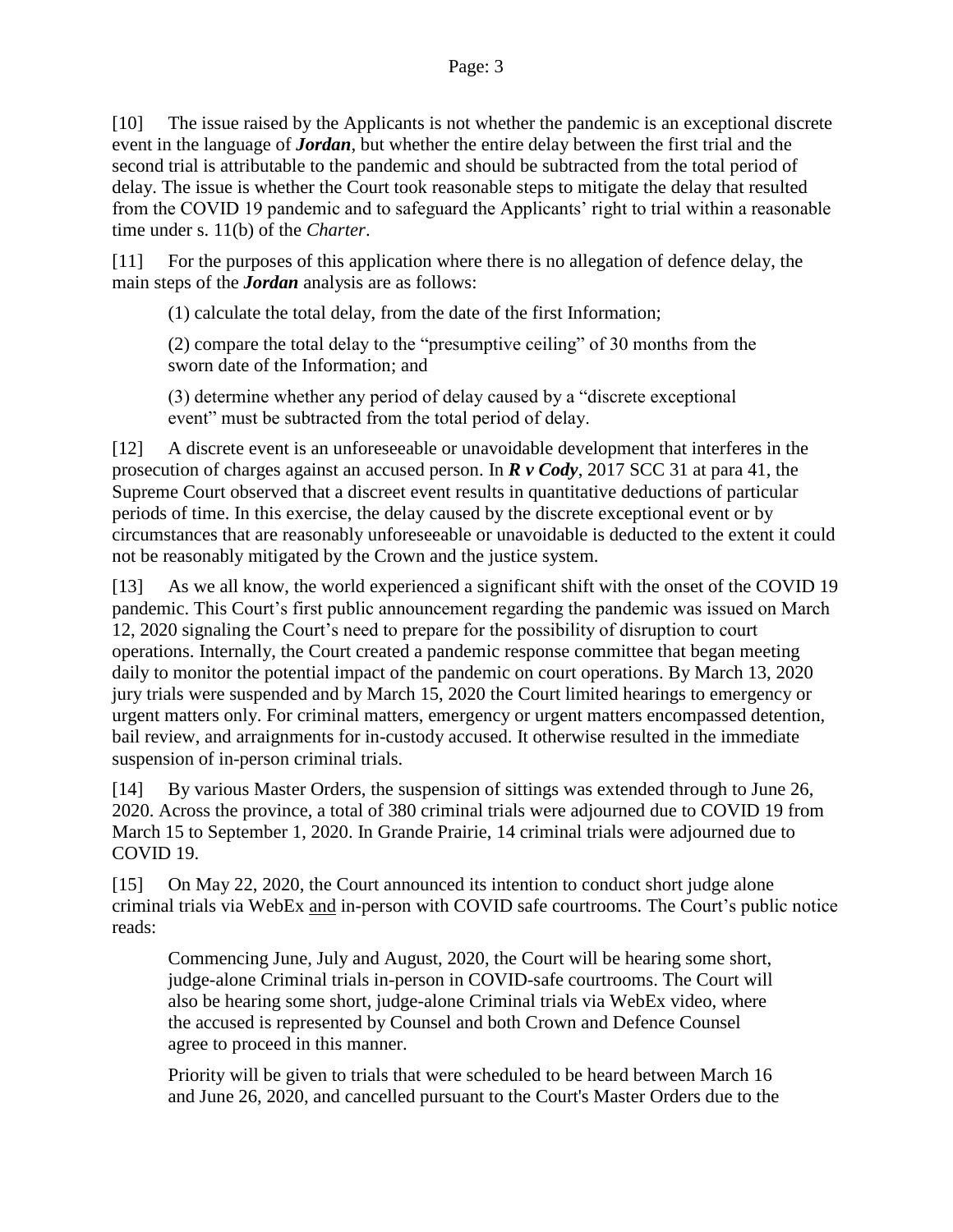#### Page: 4

pandemic. Additional consideration will be given to *Jordan*-compromised trials and trials involving in-custody accused, as well as other particulars detailed in the Criminal Trial Triage Form.

To request a short Criminal trial slot between June and August, Counsel must complete the Criminal Trial Triage Form in full.

[16] From this announcement, it is clear that priority was given to trials that were scheduled to be heard between March 16 and June 26, 2020. The Applicants suggest this trial would not have qualified for a summer trial date but provide nothing other than this bare assertion.

[17] By experience, there was limited uptake on the Court's offer to conduct criminal trials over the summer, with the result that the Court made the time available for family matters, civil matters and judicial dispute resolution. In the meantime, the Court aggressively undertook pretrial conferences on criminal matters in an effort to get its arms around the backlog and its current bookings. In addition, the Court established priorities for the rescheduling of adjourned matters.

[18] The Court resumed criminal appearance court province wide on June 5, 2020. Its public announcement on June 4, 2020 was that "booking priority will be given on CAC lists in June to September 4, 2020 to in-custody matters, trials that were *Jordan*-threatened prior to the pandemic and trial adjournments from March 16, 2020 to June 26, 2020." In Grande Prairie, criminal appearance court resumed June 15, 2020. Given that trial bookings are made well in advance, at that point, the adjourned trials were being scheduled into an already populated calendar.

[19] New trial dates for this matter were secured on July 17, 2020 with trial set for May 18-21, 2021.

[20] To this point, my comments regarding the Court's response to the pandemic have focused on criminal matters. At the same time, there remained urgent need for emergency protection orders, to hear family and parenting matters, and to process surrogate matters. In essence, life carried on in an even more socially, emotionally, financially and physically challenging environment that itself raised new issues regarding family breakdown, family violence, and business and economic crisis. It has always been that the Court's resources must respond to every instance where life intersects with the law; however, as all of us can imagine, many of the issues before the Court became more acute.

[21] Within that broad context, the Court faced workforce impacts. When the Alberta Government declared a public health emergency on March 17th, the Court, like most organizations, was impacted by absenteeism due to self-isolation, child care issues and other circumstances, and by the restrictions on indoor public gatherings. Attendance at courthouses was almost immediately limited. Those who were working remotely and at the courthouse were asked not just to meet the daily needs, but to develop and implement new online / virtual processes.

[22] In addition, the Court had to ensure suitable physical facilities. Over the late spring and summer, plexiglass was installed in courtrooms across the province and public safety guidelines were established for social distancing, cleaning and sanitation requirements in the courthouses. In Grande Prairie, by June 17, 2020, three courtrooms had plexiglass installed. By September 9, 2020, all courthouses across the province had plexiglass installed in at least one courtroom. In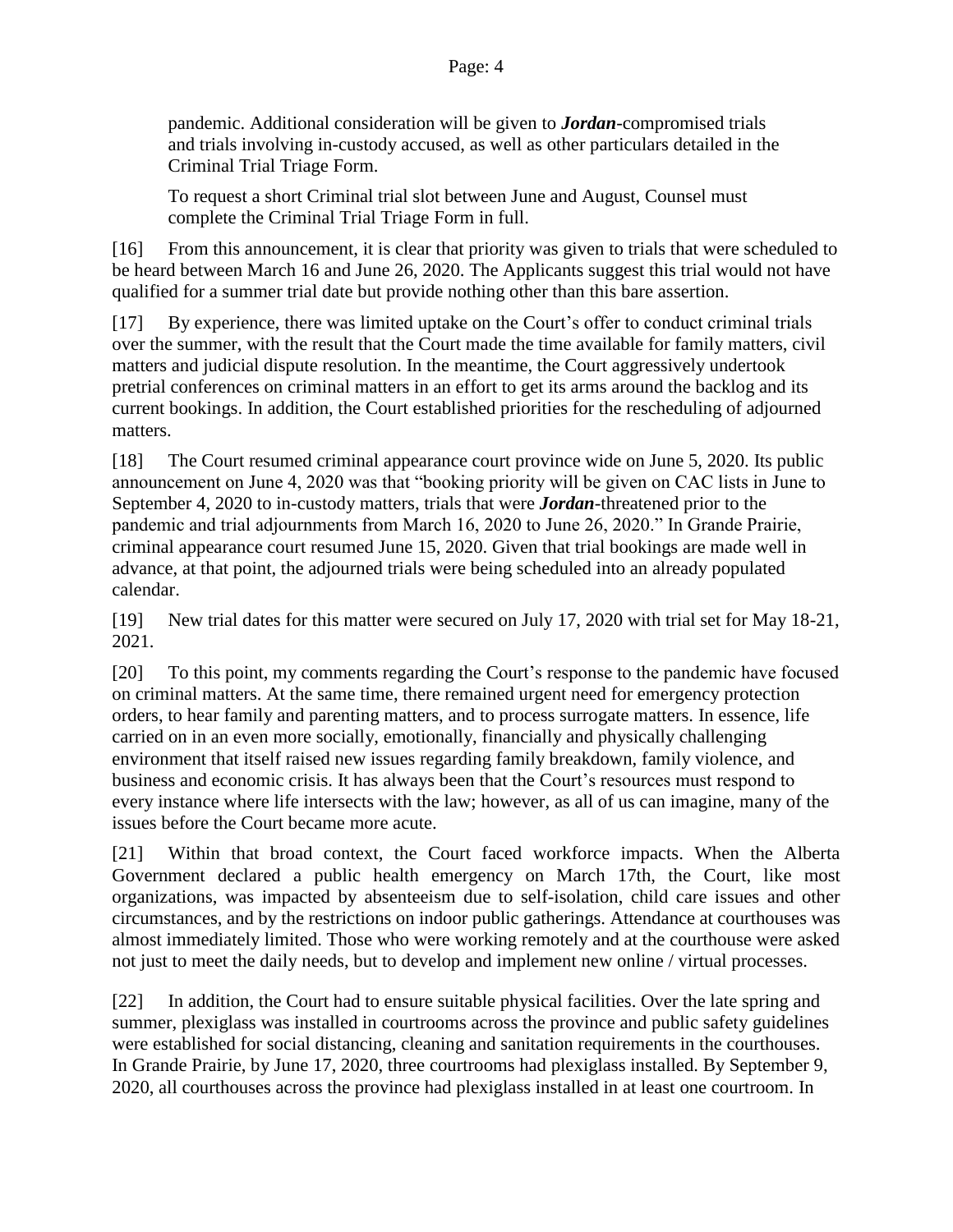addition, the Court established off site locations throughout the province to allow for the resumption of jury trials starting in September.

[23] Finally, the Court's efforts had to be collaborative. The ability to operate criminal inperson trials depends not just on judicial resources, but clerk, sheriff, court reporting and court administration resources. It requires coordination with other agencies, including the Crown, police and courthouse security, to name just a few, all of which expect there to be reasonable measures in place to protect the health and safety of their members.

[24] The pandemic impacted each of these areas.

[25] The question of whether the justice system failed to reasonably mitigate the effects of the pandemic resulting in excessive delay was considered and rejected by Justice Renke in *R v Pettitt*, 2021 ABQB 84. In assessing all that was needed to be adapted and accommodated to resume operations, Justice Renke concluded that the Court made reasonable efforts to clear the delay. Following Fowler Byrne, J in *R v Walker* 2020 ONSC 8153, he concluded that the time needed to address the backlog created by the pandemic fell within the exceptional circumstances created by the pandemic and was not the consequence of insufficient response by the actors in the justice system. He attributed the entire delay from the date of the first trial to the date of the second trial to the pandemic.

[26] In *R v Harker*, 2020 ABQB 603 at para 18, Justice Kubik talked about the Court's response to the pandemic in this way:

The Pandemic has injected uncertainty into Court scheduling. …In addition, the Court continues to have to balance priorities to address not only the backlog of cases resulting from the Pandemic, but also the availability of COVID-safe court facilities and virtual courtrooms. …The Court's response to the Pandemic also reflects balancing the right of access to justice, amongst a wide variety of litigants, with public safety. As such, in considering all of those interests, the public safety considerations, as a part of public confidence are paramount in the time of a pandemic.

[27] In *R v Parent*, 2021 ABQB 66, Justice Neufeld addressed an argument from the accused that the government failed to properly prepare in advance for catastrophes such as the COVID 19 pandemic. Justice Neufeld said the following at paras 18-19:

…the Crown and the justice system are called on to take reasonable measures to prioritize cases that have faltered due to unforeseen circumstances of all kinds as and when they occur.

That is exactly what happened in this case. All of those involved, including defence counsel, the Crown and the Court took advantage of the steps available to reduce the delay caused by the first adjournment. The case was properly prioritized so that it could proceed as soon as reasonably possible while maintaining the health and safety of those involved and complying with public health directives. This was done in the context of a broad range of measures instituted by the Court to maintain services during the pandemic, including development of off site facilities for jury selection and trials that would allow for social distancing to be maintained, together with enhanced hygiene, and physical barriers within the courtroom itself.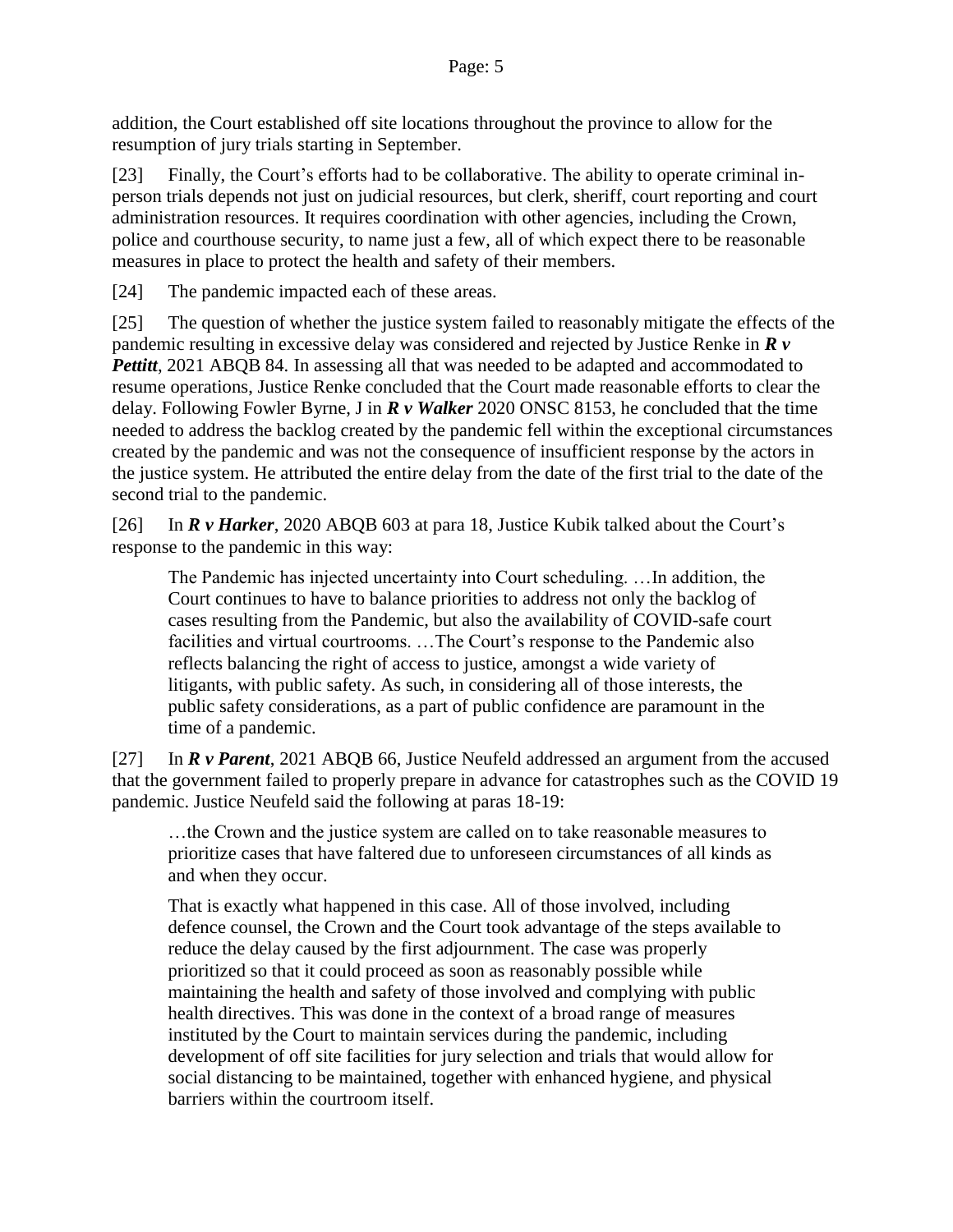[28] Justice Neufeld concluded that the entirety of the delay due to the adjournment must be deducted from the total period of delay for the purpose of determining whether the *Jordan* ceiling has been exceeded.

[29] In *R v Ofiaza*, 180360893Q1 (unreported: Calgary QB, November 4, 2020) at page 6 lines 13-16, Justice Ashcroft observed that "[t]he global pandemic and its effect on the Court system is unprecedented, resulting in this Court necessarily adjourning pursuant to the Master Orders, trials, and matters in all areas of law in order to protect the health of individuals and limit the spread of the virus in the community." She concluded that the time from when trials resumed to when Mr. Ofiaza's trial could be scheduled formed part of the pandemic related delay and that it was not reasonable to have refocused resources to respond to one matter over all others.

[30] Discreet exceptional events can be deducted from delay if the Crown and justice system cannot reasonably mitigate the delay. Paragraph 75 of *Jordan* states:

the Crown must always be prepared to mitigate the delay resulting from a discrete exceptional circumstance. So too must the justice system. Within reason, the Crown and the justice system should be capable of prioritizing cases that have faltered due to unforeseen events (see *R. v. Vassell*, 2016 SCC 26, [2016] 1 S.C.R. 625). Thus, any portion of the delay that the Crown and the system could reasonably have mitigated may not be subtracted (i.e. it may not be appropriate to subtract the entire period of delay occasioned by discrete exceptional events).

[31] As court operations resumed, the court had to ensure the necessary infrastructure and protocols were in place to support a safe return of the public and justice system participants to courthouses across the province. It is evident that reopening of courts was not a return to business as usual. We continue to face constraints and require further transition to continue to deliver justice while respecting public health protocols, minimizing in person attendance at our courthouses, minimizing travel, and maximizing remote proceedings where possible. However, since resuming operations, trials have been conducted safely for all participants no doubt in part because of the carefully thought out and operationalized measures put in place.

[32] Against these observations, I have not been presented with any evidence that suggest this Court should have mitigated the delay caused by the COVID 19 pandemic differently. Nor am I aware that any Canadian jurisdiction responded materially differently than here. In fact, the Court of Queen's Bench response to the pandemic was consistent with that of other superior courts across Canada. See, for example, *R v Walker*, 2020 ONSC 8153. And nationally, an Action Committee on Court Operations in Response to COVID 19 co-chaired by the Attorney General Canada and the Chief Justice of Canada was established to provide national leadership to support the safe return of court operations, while ensuring the safety of court users and staff.

[33] This Court responded to the pandemic by setting priorities for when in-person matters could resume, allocating resources impacted by the pandemic in places to meet those priorities, allowing summer sittings, reconfiguring its courtrooms to allow for the resumption of in-person hearings and rolling out on line solutions. The challenges presented by the pandemic were unprecedented and complex. The magnitude of change in the context of this Court has been staggering.

[34] Keeping in mind that this Court had matters already scheduled for this winter to spring term and that dates require coordination of counsel, there should have been no reasonable